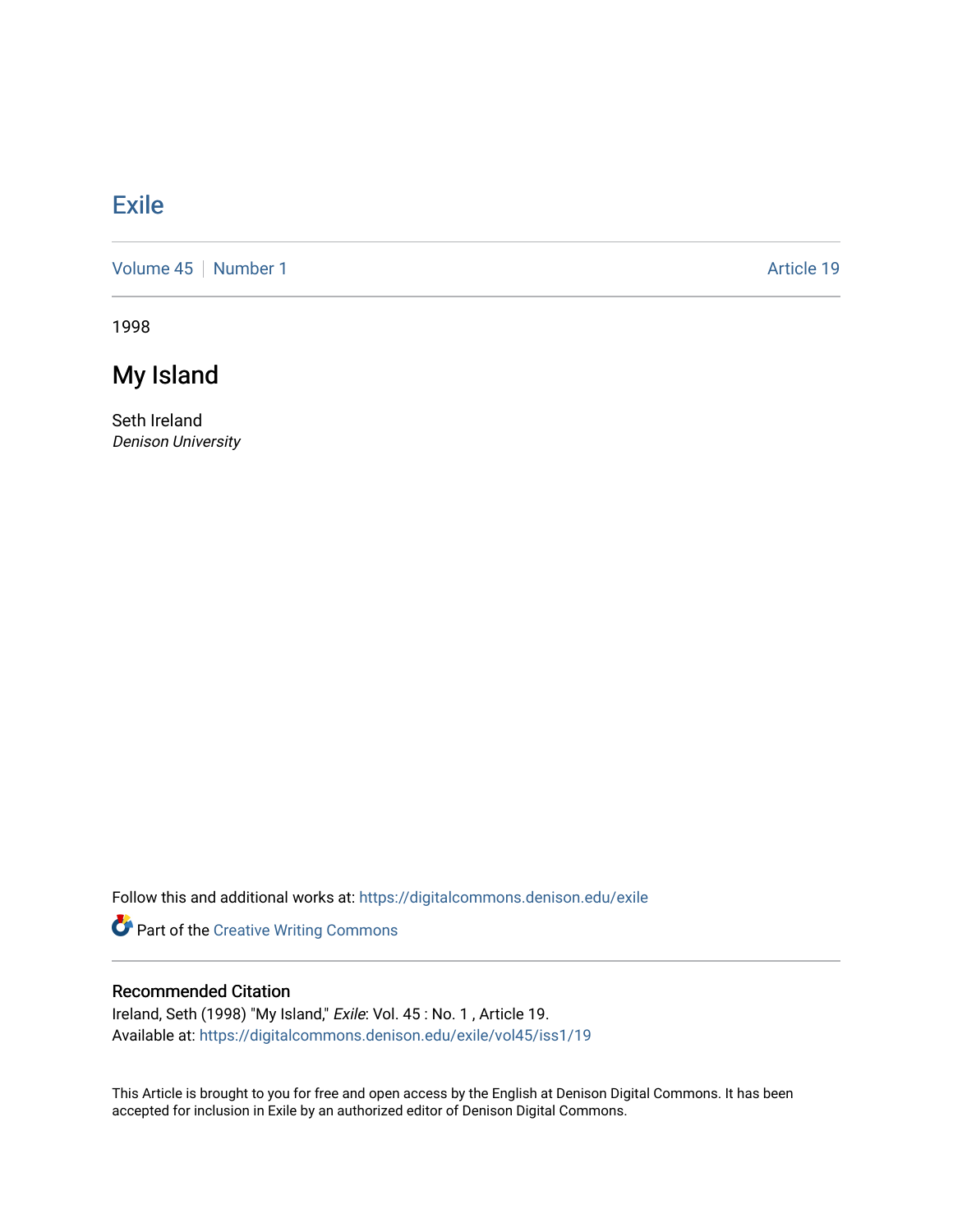### **My Island and 3**

There are other islands out there. though so far distant from my perch that my mind only conjures a fleeting image. In festive spirit, reaching out together, my bleached hands open, turned palm up, I would scream for any old companion if I could only know for sure that my singular cry would not echo back unheard.

#### II

T

I often sit, back to an itchy palm tree and savoring one of my few remaining cigarettes, while the vaporous image of a half-naked woman seductively dances against my pupils. Neither do I wear any clothing in this heat, for my only spectator consists of the wildlife, and their loud chirps and ferocious cries can only be deciphered as unending applause.

#### III

The mid-afternoon dance became my workday, always beginning with the walrus's promenade. I would wait for the playful Babacoot and the Green-Cheeked Amazon to arrive before I ever allowed myself to enter the game. But the rhythm of those flapping wings and the unchecked cries of a practiced chorus always left us caught up in the ritual of dance.